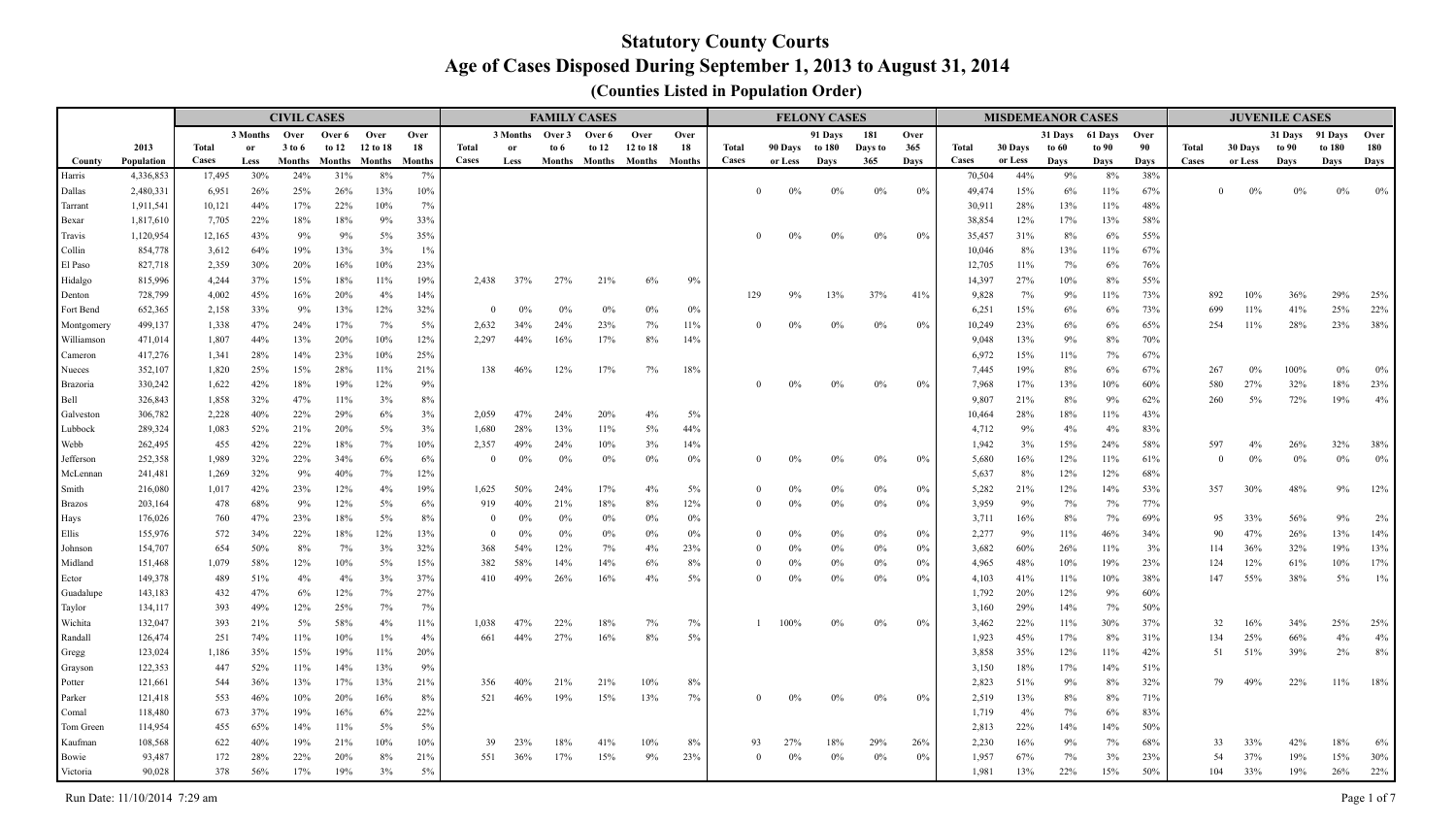|                           |                  |              |               | <b>CIVIL CASES</b> |                      |           |            |                |            |                 | <b>FAMILY CASES</b> |           |               |              |                | <b>FELONY CASES</b> |                |             |                |            | <b>MISDEMEANOR CASES</b> |           |            |          |           | <b>JUVENILE CASES</b> |              |            |
|---------------------------|------------------|--------------|---------------|--------------------|----------------------|-----------|------------|----------------|------------|-----------------|---------------------|-----------|---------------|--------------|----------------|---------------------|----------------|-------------|----------------|------------|--------------------------|-----------|------------|----------|-----------|-----------------------|--------------|------------|
|                           |                  |              | 3 Months Over |                    | Over 6               | Over      | Over       |                |            | 3 Months Over 3 | Over 6              | Over      | Over          |              |                | 91 Days             | 181            | Over        |                |            | 31 Days                  | 61 Days   | Over       |          |           | 31 Days 91 Days       |              | Over       |
|                           | 2013             | <b>Total</b> | or            | 3 to 6             | to $12$              | 12 to 18  | 18         | Total          | or         | to 6            | to $12$             | 12 to 18  | 18            | <b>Total</b> | 90 Days to 180 |                     | Days to        | 365         | <b>Total</b>   | 30 Days    | to 60                    | to 90     | 90         | Total    | 30 Days   | to 90                 | to 180       | 180        |
| County                    | Population       | <b>Cases</b> | Less          | Months             | <b>Months</b> Months |           | Months     | Cases          | Less       | <b>Months</b>   | Months              | Months    | <b>Months</b> | Cases        | or Less        | Days                | 365            | Days        | Cases          | or Less    | Days                     | Days      | Days       | Cases    | or Less   | Days                  | Days         | Days       |
| Angelina                  | 87,441           | 363          | 55%           | 16%                | 11%                  | 4%        | 14%        | 1,355          | 31%        | 25%             | 19%                 | 8%        | 17%           |              |                |                     |                |             | 1,527          | 49%        | 9%                       | 6%        | 35%        | 78       | 4%        | 88%                   | $8\%$        | $0\%$      |
| Hunt                      | 87,048           | 394          | 57%           | 14%                | 11%                  | 6%        | 12%        | 60             | 100%       | $0\%$           | 0%                  | $0\%$     | $0\%$         |              | $0\%$          | 0%                  | 100%           | $0\%$       | 1,967          | 68%        | 19%                      | 11%       | 2%         | 201      | 28%       | 5%                    | 2%           | 65%        |
| Rockwall                  | 85,245           | 660          | 34%           | 26%<br>5%          | 27%<br>6%            | 3%        | 11%        | $\overline{3}$ | $0\%$      | 33%             | 33%                 | $0\%$     | 33%           | $\Omega$     | $0\%$          | 0%                  | 0%             | 0%          | 1,795          | 18%        | 14%                      | 12%       | 55%        | 23       | 48%       | 39%<br>48%            | $9\%$        | 4%         |
| <b>Orange</b>             | 82,957           | 602          | 19%<br>48%    |                    |                      | 3%        | 67%        | 567            | 64%        | 16%             | 12%                 | 4%        | 4%            | $\Omega$     | $0\%$          |                     |                |             | 1,273          | 10%        | 7%                       | 9%        | 74%        | 60<br>9  | 48%       | 22%                   | 3%           | $0\%$      |
| Henderson                 | 78,675<br>76,907 | 418          | 21%           | 29%<br>12%         | 6%<br>20%            | 4%<br>16% | 12%<br>31% | 455            | 40%<br>60% | 17%<br>11%      | 18%                 | 8%        | 17%<br>9%     | $\Omega$     | $0\%$          | 0%<br>$0\%$         | $0\%$<br>$0\%$ | $0\%$<br>0% | 1,677          | 16%<br>61% | 15%<br>15%               | 6%<br>11% | 63%<br>13% | 17       | 11%<br>6% | 65%                   | 22%<br>$6\%$ | 44%<br>24% |
| Liberty                   |                  | 449<br>133   |               | 26%                | 12%                  | 8%        | 12%        | 260<br>378     | 41%        | 21%             | 13%                 | 7%<br>15% | 9%            |              |                |                     |                |             | 2,218<br>1,280 | 18%        | 18%                      | 10%       | 54%        | 33       | 24%       | 52%                   | 18%          | $6\%$      |
| Coryell<br><b>Bastrop</b> | 76,192<br>75,825 | 153          | 41%<br>82%    | 4%                 | 4%                   | 5%        | 5%         | 591            | 37%        | 23%             | 14%<br>19%          | 6%        | 15%           |              |                |                     |                |             | 1,062          | 9%         | 9%                       | 10%       | 73%        | 89       | 70%       | 10%                   | 9%           | 11%        |
| Walker                    | 68,817           | 220          | 50%           | 14%                | 12%                  | 7%        | 17%        | 746            | 31%        | 16%             | 19%                 | 6%        | 28%           |              |                |                     |                |             | 1,022          | 16%        | 9%                       | 10%       | 66%        | 25       | 40%       | 24%                   | 20%          | 16%        |
| Harrison                  | 66,886           | 377          | 64%           | 6%                 | 11%                  | 12%       | 7%         |                |            |                 |                     |           |               |              |                |                     |                |             | 1,253          | 33%        | 22%                      | 13%       | 32%        | 62       | 55%       | 16%                   | 15%          | 15%        |
| San Patricio              | 66,137           | 78           | 26%           | 13%                | 29%                  | 14%       | 18%        |                |            |                 |                     |           |               |              |                |                     |                |             | 1,521          | 37%        | 13%                      | 10%       | 39%        |          |           |                       |              |            |
| Nacogdoches               | 65,330           | 260          | 40%           | 6%                 | 10%                  | 5%        | 39%        | 654            | 58%        | 15%             | 14%                 | 4%        | 9%            |              | 0%             | 100%                | $0\%$          | $0\%$       | 3,180          | 57%        | 11%                      | 22%       | 10%        | $\Omega$ | 0%        | 0%                    | $0\%$        | $0\%$      |
| Starr                     | 61,963           | 85           | 24%           | 16%                | 26%                  | 4%        | 31%        | 373            | 18%        | 32%             | 28%                 | 4%        | 18%           | $\Omega$     | $0\%$          | $0\%$               | $0\%$          | $0\%$       | 519            | 100%       | $0\%$                    | $0\%$     | 0%         | $\theta$ | 0%        | $0\%$                 | $0\%$        | $0\%$      |
| Wise                      | 60,939           | 298          | 43%           | 18%                | 20%                  | 5%        | 13%        | 454            | 41%        | 17%             | 30%                 | 9%        | 3%            | $\Omega$     | $0\%$          | $0\%$               | $0\%$          | $0\%$       | 1,566          | 17%        | 26%                      | 14%       | 43%        | 22       | 50%       | 32%                   | 14%          | $5\%$      |
| Anderson                  | 57,938           | 192          | 33%           | 12%                | 17%                  | 13%       | 26%        | 433            | 46%        | 23%             | 15%                 | $6\%$     | 10%           |              |                |                     |                |             | 349            | 18%        | 11%                      | 5%        | 66%        | 20       | 60%       | 15%                   | $0\%$        | 25%        |
| Maverick                  | 55,932           |              |               |                    |                      |           |            |                |            |                 |                     |           |               |              |                |                     |                |             |                |            |                          |           |            |          |           |                       |              |            |
| Hardin                    | 55,417           |              |               |                    |                      |           |            |                |            |                 |                     |           |               |              |                |                     |                |             |                |            |                          |           |            |          |           |                       |              |            |
| Rusk                      | 53,622           | 5            | 60%           | 0%                 | 20%                  | 20%       | 0%         | 990            | 52%        | 17%             | 13%                 | $5\%$     | 12%           |              | 0%             | $0\%$               | 0%             | $0\%$       | 426            | 35%        | 25%                      | 26%       | 13%        | 28       | 0%        | 7%                    | 21%          | 71%        |
| Hood                      | 52,905           | 219          | 49%           | 6%                 | 13%                  | 8%        | 24%        | 378            | 42%        | 25%             | 24%                 | 7%        | 2%            |              | $0\%$          | $0\%$               | $0\%$          | $0\%$       | 1,438          | 47%        | 19%                      | 32%       | 3%         | 19       | 53%       | 37%                   | $11\%$       | $0\%$      |
| Van Zandt                 | 52,481           | 233          | 32%           | 11%                | 16%                  | 6%        | 35%        | 178            | 58%        | 17%             | 12%                 | 4%        | 7%            |              | $0\%$          | $0\%$               | $0\%$          | 100%        | 463            | 29%        | 28%                      | 22%       | 22%        | $\theta$ | 0%        | $0\%$                 | $0\%$        | $0\%$      |
| Cherokee                  | 50,878           | 50           | 36%           | 22%                | 22%                  | 4%        | 16%        | 775            | 50%        | 12%             | 14%                 | 5%        | 20%           |              | $0\%$          | $0\%$               | $0\%$          | 0%          | 848            | 34%        | 22%                      | 22%       | 22%        | $\theta$ | 0%        | 0%                    | $0\%$        | $0\%$      |
| Kerr                      | 49,953           | 235          | 40%           | 14%                | 30%                  | 10%       | 5%         | 162            | 48%        | 22%             | 18%                 | 6%        | 7%            |              |                |                     |                |             | 1,545          | 30%        | 18%                      | 9%        | 43%        |          |           |                       |              |            |
| Lamar                     | 49,426           | 24           | 38%           | 17%                | $8\%$                | 13%       | 25%        | 504            | 53%        | 19%             | 11%                 | 6%        | 11%           |              |                |                     |                |             |                |            |                          |           |            |          |           |                       |              |            |
| Val Verde                 | 48,623           | 136          | 60%           | 19%                | 12%                  | 4%        | 5%         | 128            | 40%        | 17%             | 23%                 | 6%        | 13%           |              |                |                     |                |             | 835            | 31%        | 10%                      | 15%       | 44%        | 77       | 0%        | 27%                   | 47%          | 26%        |
| Navarro                   | 48,038           | 100          | 43%           | 25%                | 12%                  | 11%       | 9%         | 311            | 37%        | 29%             | 23%                 | 8%        | 3%            | 391          | 32%            | 39%                 | 21%            | 8%          |                |            |                          |           |            | 15       | 13%       | 40%                   | 33%          | 13%        |
| Medina                    | 47,399           | 267          | 21%           | 13%                | 27%                  | 16%       | 23%        | 204            | 36%        | 16%             | 29%                 | 12%       | 7%            |              |                |                     |                |             | 718            | 9%         | 14%                      | 16%       | 62%        | 7        | 86%       | 14%                   | $0\%$        | $0\%$      |
| Atascosa                  | 47,093           | 76           | 66%           | 16%                | 13%                  | 3%        | 3%         | $\Omega$       | $0\%$      | 0%              | 0%                  | $0\%$     | $0\%$         |              | $0\%$          | $0\%$               | $0\%$          | $0\%$       | 712            | 11%        | 13%                      | 33%       | 43%        | $\theta$ | 0%        | $0\%$                 | $0\%$        | $0\%$      |
| Polk                      | 45,790           | 601          | 29%           | 19%                | 19%                  | 11%       | 22%        | 839            | 59%        | 16%             | 11%                 | 7%        | 7%            | $\Omega$     | $0\%$          | $0\%$               | $0\%$          | $0\%$       | 1,078          | 47%        | 13%                      | 10%       | 30%        | 51       | 45%       | 29%                   | 4%           | 22%        |
| Wilson                    | 45,418           |              |               |                    |                      |           |            |                |            |                 |                     |           |               |              |                |                     |                |             |                |            |                          |           |            |          |           |                       |              |            |
| Waller                    | 45,213           | 65           | 29%           | 20%                | 29%                  | 17%       | 5%         | 562            | 37%        | 21%             | 20%                 | 11%       | 12%           |              |                |                     |                |             | 404            | 3%         | $1\%$                    | 11%       | 85%        | 10       | 0%        | 0%                    | $0\%$        | 100%       |
| Burnet                    | 43,823           | 120          | 66%           | 6%                 | 13%                  | 9%        | 7%         | 336            | 38%        | 20%             | 20%                 | $11\%$    | 11%           |              |                |                     |                |             |                |            |                          |           |            |          |           |                       |              |            |
| Wood                      | 42,306           |              |               |                    |                      |           |            |                |            |                 |                     |           |               |              |                |                     |                |             |                |            |                          |           |            |          |           |                       |              |            |
| Jim Wells                 | 41,680           |              |               |                    |                      |           |            |                |            |                 |                     |           |               |              |                |                     |                |             |                |            |                          |           |            |          |           |                       |              |            |
| Wharton                   | 41,216           |              |               |                    |                      |           |            |                |            |                 |                     |           |               |              |                |                     |                |             |                |            |                          |           |            |          |           |                       |              |            |
| Upshur                    | 39,884           |              |               |                    |                      |           |            |                |            |                 |                     |           |               |              |                |                     |                |             |                |            |                          |           |            |          |           |                       |              |            |
| Erath                     | 39,658           | 160          | 71%           | 13%                | $8\%$                | 3%        | 6%         |                | $0\%$      | $0\%$           | 0%                  | $0\%$     | 100%          | $\Omega$     | $0\%$          | $0\%$               | $0\%$          | $0\%$       | 1,024          | 46%        | 31%                      | 16%       | $8\%$      | 10       | 100%      | 0%                    | $0\%$        | $0\%$      |
| Caldwell                  | 39,232           | 114          | 32%           | 17%                | 15%                  | 11%       | 25%        |                |            |                 |                     |           |               |              |                |                     |                |             | 1,970          | 13%        | 15%                      | 13%       | 60%        | 73       | 56%       | 32%                   | $11\%$       | $1\%$      |
| Cooke                     | 38,467           | 119          | 67%           | 9%                 | 4%                   | 9%        | 10%        |                |            |                 |                     |           |               |              |                |                     |                |             | 1,148          | 47%        | 20%                      | 15%       | 19%        | 45       | 60%       | 31%                   | 7%           | 2%         |
| Kendall                   | 37,766           | 126          | 42%           | 14%                | 13%                  | 11%       | 19%        | 101            | 47%        | 22%             | 15%                 | 6%        | 11%           |              |                |                     |                |             | 658            | 17%        | 9%                       | 20%       | 55%        | 32       | 13%       | 31%                   | 38%          | 19%        |
| Brown                     | 37,749           | 42           | 90%           | $2\%$              | $0\%$                | $0\%$     | 7%         | 370            | 49%        | 17%             | 13%                 | $5\%$     | 15%           | $\Omega$     | $0\%$          | $0\%$               | $0\%$          | $0\%$       | 984            | 50%        | 21%                      | 13%       | 17%        | $\Omega$ | 0%        | 0%                    | $0\%$        | $0\%$      |
| Chambers                  | 36,812           |              |               |                    |                      |           |            |                |            |                 |                     |           |               |              |                |                     |                |             |                |            |                          |           |            |          |           |                       |              |            |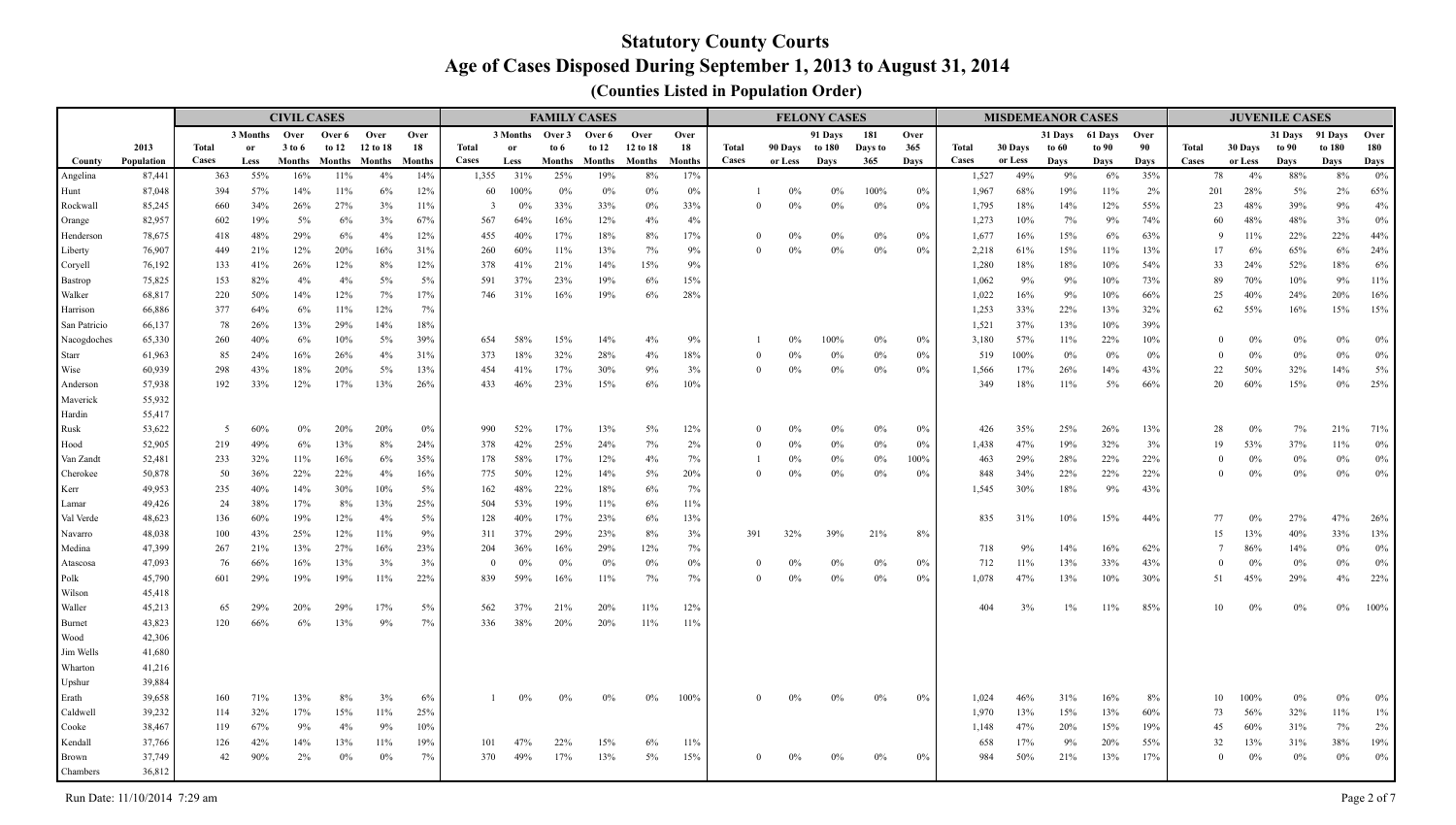|                 |                  |           |               | <b>CIVIL CASES</b> |            |                             |           |              |                          |        | <b>FAMILY CASES</b> |                             |              |          |                | <b>FELONY CASES</b> |         |                |              | <b>MISDEMEANOR CASES</b> |            |                 |          |              |                       | <b>JUVENILE CASES</b> |        |              |
|-----------------|------------------|-----------|---------------|--------------------|------------|-----------------------------|-----------|--------------|--------------------------|--------|---------------------|-----------------------------|--------------|----------|----------------|---------------------|---------|----------------|--------------|--------------------------|------------|-----------------|----------|--------------|-----------------------|-----------------------|--------|--------------|
|                 |                  |           | 3 Months Over |                    |            | Over 6 Over                 | Over      |              | 3 Months Over 3 Over 6   |        |                     | Over                        | Over         |          |                | 91 Days             | 181     | Over           |              |                          |            | 31 Days 61 Days | Over     |              |                       | 31 Days 91 Days       |        | Over         |
|                 | 2013             | Total     | <sub>or</sub> | 3 to 6             | to 12      | 12 to 18                    | 18        | <b>Total</b> | or                       | to $6$ | to 12               | 12 to 18                    | 18           | Total    | 90 Days to 180 |                     | Days to | 365            | Total        | 30 Days                  | to 60      | to 90           | 90       | <b>Total</b> | 30 Days               | to 90                 | to 180 | 180          |
| County          | Population       | Cases     | Less          |                    |            | Months Months Months Months |           | <b>Cases</b> | Less                     |        |                     | Months Months Months Months |              | Cases    | or Less        | Days                | 365     | Days           | Cases        | or Less                  | Days       | Days            | Days     | Cases        | or Less               | Days                  | Days   | Days         |
| Matagorda       | 36,592           |           |               |                    |            |                             |           |              |                          |        |                     |                             |              |          |                |                     |         |                |              |                          |            |                 |          |              |                       |                       |        |              |
| Howard          | 36,147           |           |               |                    |            |                             |           |              |                          |        |                     |                             |              |          |                |                     |         |                |              |                          |            |                 |          |              |                       |                       |        |              |
| Hale            | 35,764           |           |               |                    |            |                             |           |              |                          |        |                     |                             |              |          |                |                     |         |                |              |                          |            |                 |          |              |                       |                       |        |              |
| Jasper          | 35,649           |           |               |                    |            |                             |           |              |                          |        |                     |                             |              |          |                |                     |         |                |              |                          |            |                 |          |              |                       |                       |        |              |
| Hopkins         | 35,565           | 223       | 58%           | 18%                | 7%         | 7%                          | 10%       |              | 495<br>67%               | 15%    | 10%                 | 5%                          | 4%           |          | 0%             |                     |         | $0\%$          | 994          | 47%                      | 22%        | 17%             | 14%      |              | $\Omega$<br>0%        | 0%                    |        | $0\%$        |
| Hill            | 34,823           | 202       | 38%           | $5\%$              | 9%         | 14%                         | 34%       |              | 390<br>44%               | 19%    | 10%                 | 3%                          | 24%          | $\Omega$ | $0\%$          | $0\%$               | $0\%$   | $0\%$          | 871          | 14%                      | 13%        | 11%             | 62%      |              | 22<br>73%             | 23%                   | $0\%$  | 5%           |
| Washington      | 34,147           | 224       | 27%           | 16%                | 41%        | 6%                          | 10%       |              | 48%<br>449               | 20%    | 21%                 | $6\%$                       | $5\%$        |          |                |                     |         |                | 1,012        | 29%                      | 20%        | 10%             | 41%      |              | 44%<br>39             | 38%                   | $5\%$  | 13%          |
| Fannin          | 33,659           | 88        | 42%           | 20%                | 19%        | 7%                          | 11%       |              | 203<br>50%               | 22%    | 18%                 | 4%                          | $5\%$        |          |                |                     |         |                | 680          | 34%                      | 22%        | 13%             | 31%      |              |                       |                       |        |              |
| Bee             | 32,799           |           |               |                    |            |                             |           |              |                          |        |                     |                             |              |          |                |                     |         |                |              |                          |            |                 |          |              |                       |                       |        |              |
| Titus           | 32,581           |           |               | 29%                |            | 14%                         |           |              |                          | 22%    |                     |                             |              |          |                |                     |         |                |              |                          |            |                 |          |              | $\Omega$              |                       |        |              |
| Kleberg<br>Cass | 32,101<br>30,331 | 108<br>46 | 24%<br>48%    | 9%                 | 24%<br>20% | 11%                         | 9%<br>13% |              | 223<br>41%<br>67%<br>216 | 12%    | 17%<br>11%          | 9%<br>5%                    | 11%<br>$6\%$ | 5        | 0%<br>60%      | 40%                 | $0\%$   | $0\%$<br>$0\%$ | 1,118<br>408 | 63%<br>61%               | 16%<br>24% | 12%<br>11%      | 9%<br>4% |              | 0%<br>67%<br>6        | 17%                   | $0\%$  | $0\%$<br>17% |
| Austin          | 28,847           | 43        | 16%           | 16%                | 28%        | 16%                         | 23%       |              | 337<br>30%               | 18%    | 21%                 | $9\%$                       | 21%          |          |                |                     |         |                | 776          | 23%                      | $9\%$      | 10%             | 57%      |              | 25%<br>$\overline{4}$ | $0\%$                 | 25%    | 50%          |
| Palo Pinto      | 27,889           |           |               |                    |            |                             |           |              |                          |        |                     |                             |              |          |                |                     |         |                |              |                          |            |                 |          |              |                       |                       |        |              |
| Uvalde          | 26,926           |           |               |                    |            |                             |           |              |                          |        |                     |                             |              |          |                |                     |         |                |              |                          |            |                 |          |              |                       |                       |        |              |
| Grimes          | 26,859           |           |               |                    |            |                             |           |              |                          |        |                     |                             |              |          |                |                     |         |                |              |                          |            |                 |          |              |                       |                       |        |              |
| San Jacinto     | 26,856           |           |               |                    |            |                             |           |              |                          |        |                     |                             |              |          |                |                     |         |                |              |                          |            |                 |          |              |                       |                       |        |              |
| Shelby          | 25,792           |           |               |                    |            |                             |           |              |                          |        |                     |                             |              |          |                |                     |         |                |              |                          |            |                 |          |              |                       |                       |        |              |
| Gillespie       | 25,357           |           |               |                    |            |                             |           |              |                          |        |                     |                             |              |          |                |                     |         |                |              |                          |            |                 |          |              |                       |                       |        |              |
| Fayette         | 24,821           |           |               |                    |            |                             |           |              |                          |        |                     |                             |              |          |                |                     |         |                |              |                          |            |                 |          |              |                       |                       |        |              |
| Aransas         | 24,356           | 65        | 55%           | 17%                | 17%        | 3%                          | 8%        |              | 47%<br>167               | 28%    | 19%                 | 3%                          | 4%           |          |                |                     |         |                | 373          | 38%                      | 11%        | 10%             | 40%      |              | 14%<br>$\tau$         | 43%                   | 43%    | $0\%$        |
| Milam           | 24,167           |           |               |                    |            |                             |           |              |                          |        |                     |                             |              |          |                |                     |         |                |              |                          |            |                 |          |              |                       |                       |        |              |
| Panola          | 23,870           | 154       | 42%           | 10%                | 17%        | 8%                          | 23%       |              | 27%<br>296               | 21%    | 13%                 | 3%                          | 36%          | 270      | 23%            | 8%                  | 23%     | 46%            | 418          | 47%                      | 13%        | 4%              | 36%      |              | 13<br>77%             | 23%                   | $0\%$  | $0\%$        |
| Hockley         | 23,530           |           |               |                    |            |                             |           |              |                          |        |                     |                             |              |          |                |                     |         |                |              |                          |            |                 |          |              |                       |                       |        |              |
| Limestone       | 23,326           |           |               |                    |            |                             |           |              |                          |        |                     |                             |              |          |                |                     |         |                |              |                          |            |                 |          |              |                       |                       |        |              |
| Gray            | 23,043           |           |               |                    |            |                             |           |              |                          |        |                     |                             |              |          |                |                     |         |                |              |                          |            |                 |          |              |                       |                       |        |              |
| Houston         | 22,911           |           | 30%<br>10     |                    | 20%        | 0%                          | 10%       |              | 42%<br>258               | 26%    | 16%                 | $5\%$                       | 11%          |          |                |                     |         |                | 360          | 24%                      | 18%        | 13%             | 45%      |              | 39%<br>18             | 44%                   | $0\%$  | 17%          |
| Moore           | 22,141           | 178       | 31%           | 12%                | 43%        | 10%                         | 4%        |              | 44%<br>405               | 23%    | 14%                 | $5\%$                       | 12%          | $\Omega$ | $0\%$          | $0\%$               | $0\%$   | $0\%$          | 944          | 11%                      | 13%        | 19%             | 57%      |              | 36%<br>58             | 41%                   | 12%    | $10\%$       |
| Willacy         | 21,921           |           |               |                    |            |                             |           |              |                          |        |                     |                             |              |          |                |                     |         |                |              |                          |            |                 |          |              |                       |                       |        |              |
| Hutchinson      | 21,819           |           |               |                    |            |                             |           |              |                          |        |                     |                             |              |          |                |                     |         |                |              |                          |            |                 |          |              |                       |                       |        |              |
| Calhoun         | 21,806           | 41        | 32%           | $7\%$              | 7%         | 12%                         | 41%       |              | 37%<br>129               | 28%    | 20%                 | $5\%$                       | $10\%$       |          |                |                     |         |                | 434          | 13%                      | 15%        | 19%             | 53%      |              | 79%<br>43             | 16%                   | $5\%$  | $0\%$        |
| Tyler           | 21,464           |           |               |                    |            |                             |           |              |                          |        |                     |                             |              |          |                |                     |         |                |              |                          |            |                 |          |              |                       |                       |        |              |
| Colorado        | 20,752           |           |               |                    |            |                             |           |              |                          |        |                     |                             |              |          |                |                     |         |                |              |                          |            |                 |          |              |                       |                       |        |              |
| Bandera         | 20,601           |           |               |                    |            |                             |           |              |                          |        |                     |                             |              |          |                |                     |         |                |              |                          |            |                 |          |              |                       |                       |        |              |
| De Witt         | 20,503           |           |               |                    |            |                             |           |              |                          |        |                     |                             |              |          |                |                     |         |                |              |                          |            |                 |          |              |                       |                       |        |              |
| Gonzales        | 20,312           |           |               |                    |            |                             |           |              |                          |        |                     |                             |              |          |                |                     |         |                |              |                          |            |                 |          |              |                       |                       |        |              |
| Lampasas        | 20,222           |           |               |                    |            |                             |           |              |                          |        |                     |                             |              |          |                |                     |         |                |              |                          |            |                 |          |              |                       |                       |        |              |
| Jones           | 19,859           |           |               |                    |            |                             |           |              |                          |        |                     |                             |              |          |                |                     |         |                |              |                          |            |                 |          |              |                       |                       |        |              |
| Freestone       | 19,646           |           |               |                    |            |                             |           |              |                          |        |                     |                             |              |          |                |                     |         |                |              |                          |            |                 |          |              |                       |                       |        |              |
| Lavaca          | 19,581           |           |               |                    |            |                             |           |              |                          |        |                     |                             |              |          |                |                     |         |                |              |                          |            |                 |          |              |                       |                       |        |              |
| Montague        | 19,503           |           |               |                    |            |                             |           |              |                          |        |                     |                             |              |          |                |                     |         |                |              |                          |            |                 |          |              |                       |                       |        |              |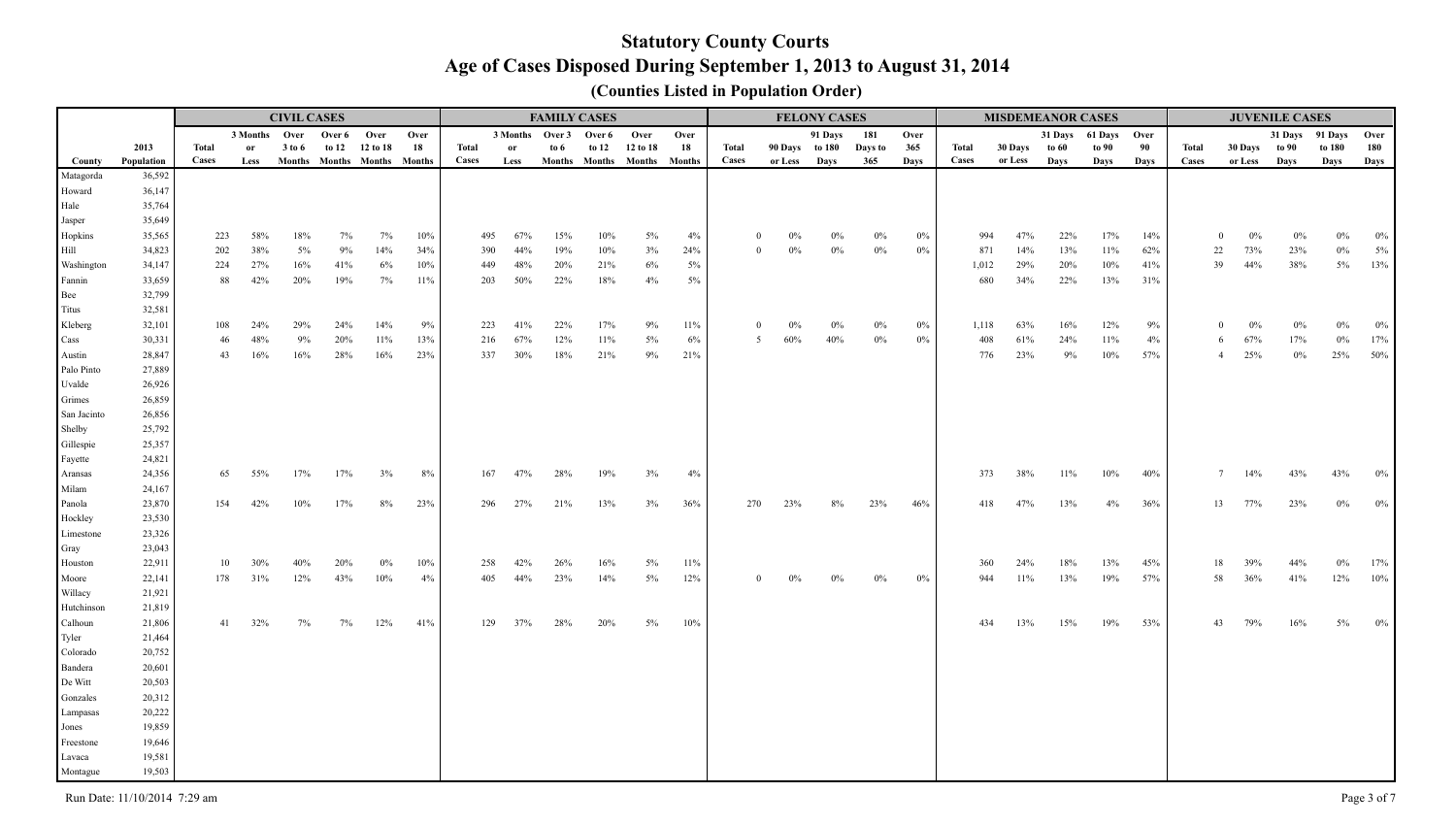|                        |                  |       |               | <b>CIVIL CASES</b> |        |                             |      |       |                        | <b>FAMILY CASES</b> |       |                             |       |          |       | <b>FELONY CASES</b> |         |       |       | <b>MISDEMEANOR CASES</b> |      |                      |       |              |               | <b>JUVENILE CASES</b> |                 |       |
|------------------------|------------------|-------|---------------|--------------------|--------|-----------------------------|------|-------|------------------------|---------------------|-------|-----------------------------|-------|----------|-------|---------------------|---------|-------|-------|--------------------------|------|----------------------|-------|--------------|---------------|-----------------------|-----------------|-------|
|                        |                  |       |               | 3 Months Over      |        | Over 6 Over                 | Over |       | 3 Months Over 3 Over 6 |                     |       | Over                        | Over  |          |       | 91 Days             | 181     | Over  |       |                          |      | 31 Days 61 Days Over |       |              |               |                       | 31 Days 91 Days | Over  |
|                        | 2013             | Total | <sub>or</sub> | 3 to 6             |        | to 12 12 to 18              | 18   | Total | or                     | to 6                | to 12 | 12 to 18                    | 18    | Total    |       | 90 Days to 180      | Days to | 365   | Total | 30 Days to 60            |      | to 90                | 90    | <b>Total</b> | 30 Days to 90 |                       | to 180          | 180   |
| County                 | Population       | Cases | Less          |                    |        | Months Months Months Months |      | Cases | Less                   |                     |       | Months Months Months Months |       | Cases    |       | or Less Days        | 365     | Days  | Cases | or Less                  | Days | Days                 | Days  | Cases        | or Less Days  |                       | Days            | Days  |
| Llano                  | 19,444           |       |               |                    |        |                             |      |       |                        |                     |       |                             |       |          |       |                     |         |       |       |                          |      |                      |       |              |               |                       |                 |       |
| Deaf Smith             | 19,177           |       |               |                    |        |                             |      |       |                        |                     |       |                             |       |          |       |                     |         |       |       |                          |      |                      |       |              |               |                       |                 |       |
| Gaines                 | 18,921           |       |               |                    |        |                             |      |       |                        |                     |       |                             |       |          |       |                     |         |       |       |                          |      |                      |       |              |               |                       |                 |       |
| Young                  | 18,341           |       |               |                    |        |                             |      |       |                        |                     |       |                             |       |          |       |                     |         |       |       |                          |      |                      |       |              |               |                       |                 |       |
| Eastland               | 18,245<br>18,065 |       |               |                    |        |                             |      |       |                        |                     |       |                             |       |          |       |                     |         |       |       |                          |      |                      |       |              |               |                       |                 |       |
| Frio                   | 17,855           | 100   | 30%           | 27%                | 10%    | 2%                          | 31%  |       | 75<br>52%              | 12%                 | 19%   | $11\%$                      | 7%    | $\Omega$ | $0\%$ | $0\%$               | $0\%$   | $0\%$ | 295   | 44%                      | 39%  | 11%                  | $6\%$ |              | 86%           |                       |                 | 14%   |
| <b>Bosque</b><br>Falls | 17,493           |       |               |                    |        |                             |      |       |                        |                     |       |                             |       |          |       |                     |         |       |       |                          |      |                      |       |              |               |                       |                 |       |
| Scurry                 | 17,302           |       |               |                    |        |                             |      |       |                        |                     |       |                             |       |          |       |                     |         |       |       |                          |      |                      |       |              |               |                       |                 |       |
| Burleson               | 17,169           |       |               |                    |        |                             |      |       |                        |                     |       |                             |       |          |       |                     |         |       |       |                          |      |                      |       |              |               |                       |                 |       |
| Andrews                | 16,799           |       |               |                    |        |                             |      |       |                        |                     |       |                             |       |          |       |                     |         |       |       |                          |      |                      |       |              |               |                       |                 |       |
| Leon                   | 16,742           |       |               |                    |        |                             |      |       |                        |                     |       |                             |       |          |       |                     |         |       |       |                          |      |                      |       |              |               |                       |                 |       |
| Lee                    | 16,628           |       |               |                    |        |                             |      |       |                        |                     |       |                             |       |          |       |                     |         |       |       |                          |      |                      |       |              |               |                       |                 |       |
| Robertson              | 16,486           |       |               |                    |        |                             |      |       |                        |                     |       |                             |       |          |       |                     |         |       |       |                          |      |                      |       |              |               |                       |                 |       |
| Pecos                  | 15,697           |       |               |                    |        |                             |      |       |                        |                     |       |                             |       |          |       |                     |         |       |       |                          |      |                      |       |              |               |                       |                 |       |
| Karnes                 | 15,081           |       |               |                    |        |                             |      |       |                        |                     |       |                             |       |          |       |                     |         |       |       |                          |      |                      |       |              |               |                       |                 |       |
| Nolan                  | 15,037           | 86    | 24%           | 12%                | 10%    | 9%                          | 44%  |       | 283<br>35%             | 20%                 | 17%   | $8\%$                       | 20%   |          |       |                     |         |       |       | 29%                      | 26%  | 8%                   | 37%   |              | 16<br>63%     | 6%                    | 19%             | 13%   |
| Jackson                | 14,591           |       |               |                    |        |                             |      |       |                        |                     |       |                             |       |          |       |                     |         |       |       |                          |      |                      |       |              |               |                       |                 |       |
| Trinity                | 14,393           |       |               |                    |        |                             |      |       |                        |                     |       |                             |       |          |       |                     |         |       |       |                          |      |                      |       |              |               |                       |                 |       |
| Zapata                 | 14,390           |       |               |                    |        |                             |      |       |                        |                     |       |                             |       |          |       |                     |         |       |       |                          |      |                      |       |              |               |                       |                 |       |
| Newton                 | 14,140           |       |               |                    |        |                             |      |       |                        |                     |       |                             |       |          |       |                     |         |       |       |                          |      |                      |       |              |               |                       |                 |       |
| Reeves                 | 13,965           |       | 19<br>21%     | 32%                | $11\%$ | $0\%$                       | 37%  |       | 53%<br>45              | 36%                 | 7%    | 4%                          | $0\%$ |          |       |                     | $0\%$   | 100%  | 392   | 12%                      | 9%   | 25%                  | 55%   |              | 2<br>100%     |                       |                 | $0\%$ |
| Dawson                 | 13,810           |       |               |                    |        |                             |      |       |                        |                     |       |                             |       |          |       |                     |         |       |       |                          |      |                      |       |              |               |                       |                 |       |
| Madison                | 13,781           |       |               |                    |        |                             |      |       |                        |                     |       |                             |       |          |       |                     |         |       |       |                          |      |                      |       |              |               |                       |                 |       |
| Lamb                   | 13,775           |       |               |                    |        |                             |      |       |                        |                     |       |                             |       |          |       |                     |         |       |       |                          |      |                      |       |              |               |                       |                 |       |
| Comanche               | 13,623           |       |               |                    |        |                             |      |       |                        |                     |       |                             |       |          |       |                     |         |       |       |                          |      |                      |       |              |               |                       |                 |       |
| Callahan               | 13,525           |       |               |                    |        |                             |      |       |                        |                     |       |                             |       |          |       |                     |         |       |       |                          |      |                      |       |              |               |                       |                 |       |
| Wilbarger              | 13,131           |       |               |                    |        |                             |      |       |                        |                     |       |                             |       |          |       |                     |         |       |       |                          |      |                      |       |              |               |                       |                 |       |
| Morris                 | 12,834<br>12,743 |       |               |                    |        |                             |      |       |                        |                     |       |                             |       |          |       |                     |         |       |       |                          |      |                      |       |              |               |                       |                 |       |
| Terry                  |                  |       |               |                    |        |                             |      |       |                        |                     |       |                             |       |          |       |                     |         |       |       |                          |      |                      |       |              |               |                       |                 |       |
| Red River<br>Camp      | 12,470<br>12,413 |       |               |                    |        |                             |      |       |                        |                     |       |                             |       |          |       |                     |         |       |       |                          |      |                      |       |              |               |                       |                 |       |
| Zavala                 | 12,156           |       |               |                    |        |                             |      |       |                        |                     |       |                             |       |          |       |                     |         |       |       |                          |      |                      |       |              |               |                       |                 |       |
| Live Oak               | 11,867           |       |               |                    |        |                             |      |       |                        |                     |       |                             |       |          |       |                     |         |       |       |                          |      |                      |       |              |               |                       |                 |       |
| Duval                  | 11,640           |       |               |                    |        |                             |      |       |                        |                     |       |                             |       |          |       |                     |         |       |       |                          |      |                      |       |              |               |                       |                 |       |
| Ward                   | 11,244           |       |               |                    |        |                             |      |       |                        |                     |       |                             |       |          |       |                     |         |       |       |                          |      |                      |       |              |               |                       |                 |       |
| Rains                  | 11,065           |       |               |                    |        |                             |      |       |                        |                     |       |                             |       |          |       |                     |         |       |       |                          |      |                      |       |              |               |                       |                 |       |
| Dimmit                 | 10,897           |       |               |                    |        |                             |      |       |                        |                     |       |                             |       |          |       |                     |         |       |       |                          |      |                      |       |              |               |                       |                 |       |
| Ochiltree              | 10,806           |       |               |                    |        |                             |      |       |                        |                     |       |                             |       |          |       |                     |         |       |       |                          |      |                      |       |              |               |                       |                 |       |
| Blanco                 | 10,723           |       |               |                    |        |                             |      |       |                        |                     |       |                             |       |          |       |                     |         |       |       |                          |      |                      |       |              |               |                       |                 |       |
| Franklin               | 10,660           |       |               |                    |        |                             |      |       |                        |                     |       |                             |       |          |       |                     |         |       |       |                          |      |                      |       |              |               |                       |                 |       |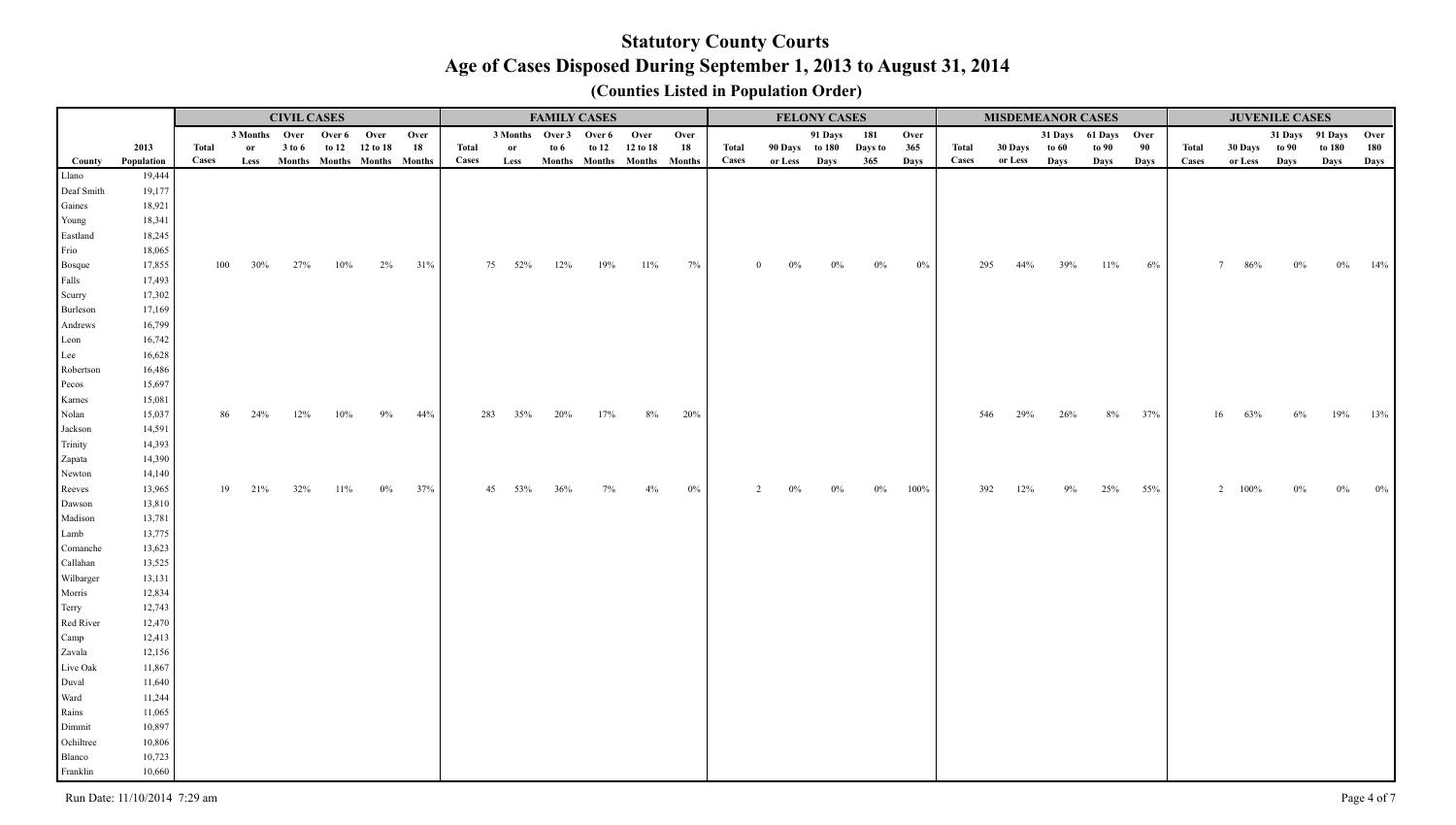|               |            |       |               | <b>CIVIL CASES</b> |                             |      |       |                        | <b>FAMILY CASES</b> |                             |      |       |                | <b>FELONY CASES</b> |         |      |       | <b>MISDEMEANOR CASES</b> |      |                      |      |              |               | <b>JUVENILE CASES</b> |        |      |
|---------------|------------|-------|---------------|--------------------|-----------------------------|------|-------|------------------------|---------------------|-----------------------------|------|-------|----------------|---------------------|---------|------|-------|--------------------------|------|----------------------|------|--------------|---------------|-----------------------|--------|------|
|               |            |       | 3 Months Over |                    | Over 6 Over                 | Over |       | 3 Months Over 3 Over 6 |                     | Over                        | Over |       |                | 91 Days             | 181     | Over |       |                          |      | 31 Days 61 Days Over |      |              |               | 31 Days 91 Days       |        | Over |
|               | 2013       | Total | or            | 3 to 6             | to 12 12 to 18              | 18   | Total | or                     | to $61$             | to 12 12 to 18              | 18   | Total | 90 Days to 180 |                     | Days to | 365  | Total | 30 Days to 60            |      | to 90                | 90   | <b>Total</b> | 30 Days to 90 |                       | to 180 | 180  |
| County        | Population | Cases | Less          |                    | Months Months Months Months |      | Cases | Less                   |                     | Months Months Months Months |      | Cases | or Less Days   |                     | 365     | Days | Cases | or Less                  | Days | Days                 | Days | Cases        | or Less Days  |                       | Days   | Days |
| Clay          | 10,473     |       |               |                    |                             |      |       |                        |                     |                             |      |       |                |                     |         |      |       |                          |      |                      |      |              |               |                       |        |      |
| Sabine        | 10,361     |       |               |                    |                             |      |       |                        |                     |                             |      |       |                |                     |         |      |       |                          |      |                      |      |              |               |                       |        |      |
| Runnels       | 10,309     |       |               |                    |                             |      |       |                        |                     |                             |      |       |                |                     |         |      |       |                          |      |                      |      |              |               |                       |        |      |
| Marion        | 10,235     |       |               |                    |                             |      |       |                        |                     |                             |      |       |                |                     |         |      |       |                          |      |                      |      |              |               |                       |        |      |
| Parmer        | 9,965      |       |               |                    |                             |      |       |                        |                     |                             |      |       |                |                     |         |      |       |                          |      |                      |      |              |               |                       |        |      |
| Mitchell      | 9,402      |       |               |                    |                             |      |       |                        |                     |                             |      |       |                |                     |         |      |       |                          |      |                      |      |              |               |                       |        |      |
| Brewster      | 9,286      |       |               |                    |                             |      |       |                        |                     |                             |      |       |                |                     |         |      |       |                          |      |                      |      |              |               |                       |        |      |
| Stephens      | 9,247      |       |               |                    |                             |      |       |                        |                     |                             |      |       |                |                     |         |      |       |                          |      |                      |      |              |               |                       |        |      |
| Jack          | 8,957      |       |               |                    |                             |      |       |                        |                     |                             |      |       |                |                     |         |      |       |                          |      |                      |      |              |               |                       |        |      |
| San Augustine | 8,769      |       |               |                    |                             |      |       |                        |                     |                             |      |       |                |                     |         |      |       |                          |      |                      |      |              |               |                       |        |      |
| Archer        | 8,681      |       |               |                    |                             |      |       |                        |                     |                             |      |       |                |                     |         |      |       |                          |      |                      |      |              |               |                       |        |      |
| Somervell     | 8,658      |       |               |                    |                             |      |       |                        |                     |                             |      |       |                |                     |         |      |       |                          |      |                      |      |              |               |                       |        |      |
| Coleman       | 8,543      |       |               |                    |                             |      |       |                        |                     |                             |      |       |                |                     |         |      |       |                          |      |                      |      |              |               |                       |        |      |
| McCulloch     | 8,330      |       |               |                    |                             |      |       |                        |                     |                             |      |       |                |                     |         |      |       |                          |      |                      |      |              |               |                       |        |      |
| Hamilton      | 8,310      |       |               |                    |                             |      |       |                        |                     |                             |      |       |                |                     |         |      |       |                          |      |                      |      |              |               |                       |        |      |
| Yoakum        | 8,184      |       |               |                    |                             |      |       |                        |                     |                             |      |       |                |                     |         |      |       |                          |      |                      |      |              |               |                       |        |      |
| Castro        | 8,030      |       |               |                    |                             |      |       |                        |                     |                             |      |       |                |                     |         |      |       |                          |      |                      |      |              |               |                       |        |      |
| Swisher       | 7,763      |       |               |                    |                             |      |       |                        |                     |                             |      |       |                |                     |         |      |       |                          |      |                      |      |              |               |                       |        |      |
| Winkler       | 7,606      |       |               |                    |                             |      |       |                        |                     |                             |      |       |                |                     |         |      |       |                          |      |                      |      |              |               |                       |        |      |
| Goliad        | 7,465      |       |               |                    |                             |      |       |                        |                     |                             |      |       |                |                     |         |      |       |                          |      |                      |      |              |               |                       |        |      |
| La Salle      | 7,369      |       |               |                    |                             |      |       |                        |                     |                             |      |       |                |                     |         |      |       |                          |      |                      |      |              |               |                       |        |      |
| Refugio       | 7,305      |       |               |                    |                             |      |       |                        |                     |                             |      |       |                |                     |         |      |       |                          |      |                      |      |              |               |                       |        |      |
| Brooks        | 7,237      |       |               |                    |                             |      |       |                        |                     |                             |      |       |                |                     |         |      |       |                          |      |                      |      |              |               |                       |        |      |
| Presidio      | 7,201      |       |               |                    |                             |      |       |                        |                     |                             |      |       |                |                     |         |      |       |                          |      |                      |      |              |               |                       |        |      |
| Bailey        | 7,114      |       |               |                    |                             |      |       |                        |                     |                             |      |       |                |                     |         |      |       |                          |      |                      |      |              |               |                       |        |      |
| Childress     | 7,095      |       |               |                    |                             |      |       |                        |                     |                             |      |       |                |                     |         |      |       |                          |      |                      |      |              |               |                       |        |      |
| Dallam        | 7,057      |       |               |                    |                             |      |       |                        |                     |                             |      |       |                |                     |         |      |       |                          |      |                      |      |              |               |                       |        |      |
| Garza         | 6,317      |       |               |                    |                             |      |       |                        |                     |                             |      |       |                |                     |         |      |       |                          |      |                      |      |              |               |                       |        |      |
| Floyd         | 6,230      |       |               |                    |                             |      |       |                        |                     |                             |      |       |                |                     |         |      |       |                          |      |                      |      |              |               |                       |        |      |
| Hartley       | 6,100      |       |               |                    |                             |      |       |                        |                     |                             |      |       |                |                     |         |      |       |                          |      |                      |      |              |               |                       |        |      |
| San Saba      | 6,012      |       |               |                    |                             |      |       |                        |                     |                             |      |       |                |                     |         |      |       |                          |      |                      |      |              |               |                       |        |      |
| Carson        | 6,010      |       |               |                    |                             |      |       |                        |                     |                             |      |       |                |                     |         |      |       |                          |      |                      |      |              |               |                       |        |      |
| Crosby        | 5,991      |       |               |                    |                             |      |       |                        |                     |                             |      |       |                |                     |         |      |       |                          |      |                      |      |              |               |                       |        |      |
| Haskell       | 5,875      |       |               |                    |                             |      |       |                        |                     |                             |      |       |                |                     |         |      |       |                          |      |                      |      |              |               |                       |        |      |
| Wheeler       | 5,751      |       |               |                    |                             |      |       |                        |                     |                             |      |       |                |                     |         |      |       |                          |      |                      |      |              |               |                       |        |      |
| Lynn          | 5,723      |       |               |                    |                             |      |       |                        |                     |                             |      |       |                |                     |         |      |       |                          |      |                      |      |              |               |                       |        |      |
| Hansford      | 5,555      |       |               |                    |                             |      |       |                        |                     |                             |      |       |                |                     |         |      |       |                          |      |                      |      |              |               |                       |        |      |
| Martin        | 5,312      |       |               |                    |                             |      |       |                        |                     |                             |      |       |                |                     |         |      |       |                          |      |                      |      |              |               |                       |        |      |
| Jim Hogg      | 5,245      |       |               |                    |                             |      |       |                        |                     |                             |      |       |                |                     |         |      |       |                          |      |                      |      |              |               |                       |        |      |
| Delta         | 5,238      |       |               |                    |                             |      |       |                        |                     |                             |      |       |                |                     |         |      |       |                          |      |                      |      |              |               |                       |        |      |
| Mills         | 4,907      |       |               |                    |                             |      |       |                        |                     |                             |      |       |                |                     |         |      |       |                          |      |                      |      |              |               |                       |        |      |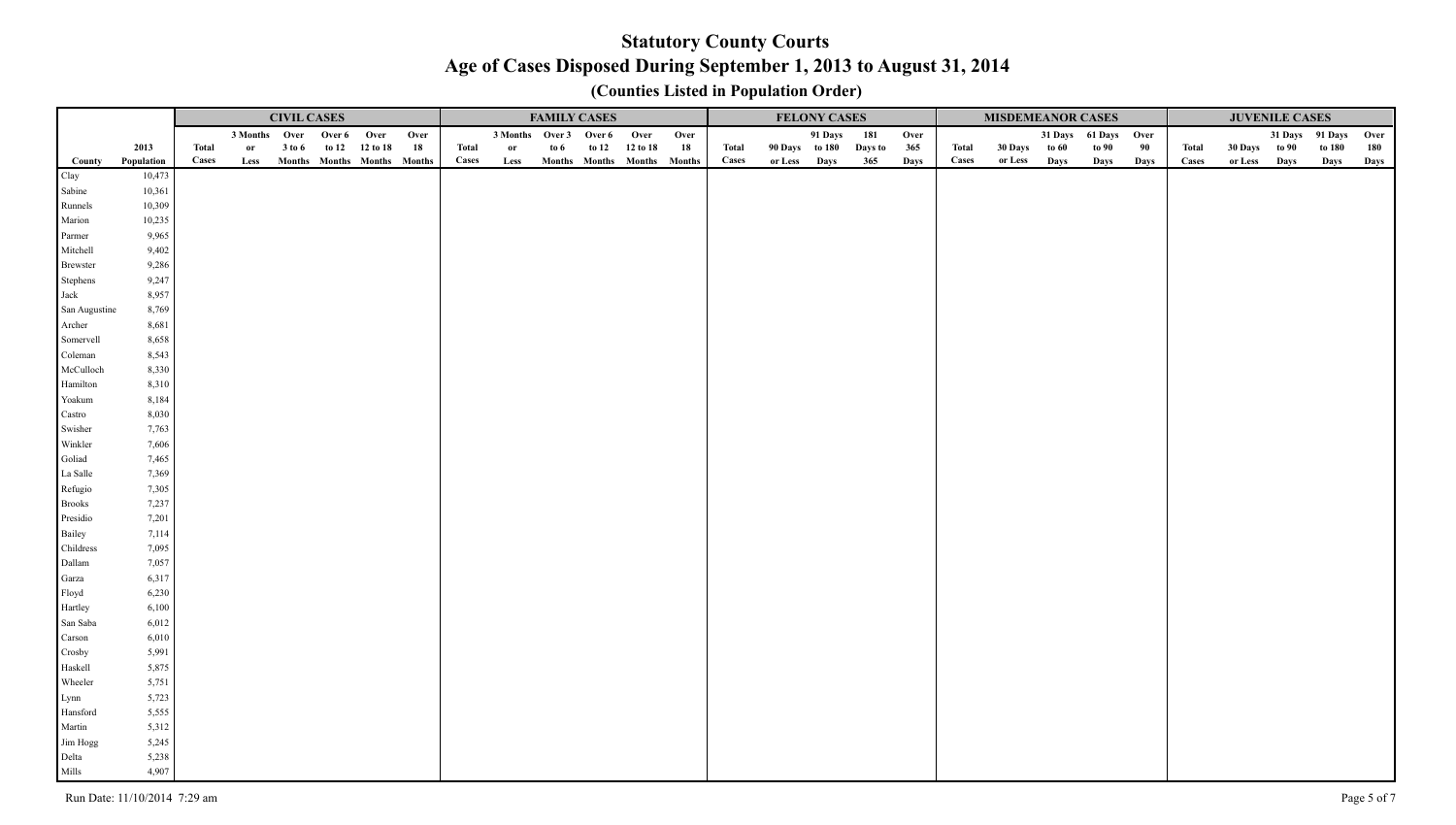|                   |                |       |               | <b>CIVIL CASES</b> |             |                             |       |       |                        | <b>FAMILY CASES</b> |     |                |                             |       |                | <b>FELONY CASES</b> |         |       |       | <b>MISDEMEANOR CASES</b> |       |                      |       |              |                         | <b>JUVENILE CASES</b> |        |      |
|-------------------|----------------|-------|---------------|--------------------|-------------|-----------------------------|-------|-------|------------------------|---------------------|-----|----------------|-----------------------------|-------|----------------|---------------------|---------|-------|-------|--------------------------|-------|----------------------|-------|--------------|-------------------------|-----------------------|--------|------|
|                   |                |       | 3 Months Over |                    | Over 6 Over |                             | Over  |       | 3 Months Over 3 Over 6 |                     |     | Over           | Over                        |       |                | 91 Days             | 181     | Over  |       |                          |       | 31 Days 61 Days Over |       |              |                         | 31 Days 91 Days       |        | Over |
|                   | 2013           | Total |               | 3 to 6             |             | to 12 12 to 18              | 18    | Total | <sub>or</sub>          | to $6\,$            |     | to 12 12 to 18 | 18                          | Total | 90 Days to 180 |                     | Days to | 365   | Total | <b>30 Days</b>           | to 60 | to 90                | 90    | <b>Total</b> | 30 Days to 90           |                       | to 180 | 180  |
| County            | Population     | Cases | Less          |                    |             | Months Months Months Months |       | Cases | Less                   |                     |     |                | Months Months Months Months | Cases | or Less Days   |                     | 365     | Days  | Cases | or Less Days             |       | Days                 | Days  | Cases        | or Less                 | Days                  | Days   | Days |
| Crane             | 4,773          |       |               |                    |             |                             |       |       |                        |                     |     |                |                             |       |                |                     |         |       |       |                          |       |                      |       |              |                         |                       |        |      |
| Kimble            | 4,481          |       |               |                    |             |                             |       |       |                        |                     |     |                |                             |       |                |                     |         |       |       |                          |       |                      |       |              |                         |                       |        |      |
| Hemphill          | 4,158          |       |               |                    |             |                             |       |       |                        |                     |     |                |                             |       |                |                     |         |       |       |                          |       |                      |       |              |                         |                       |        |      |
| Mason             | 4,128          |       |               |                    |             |                             |       |       |                        |                     |     |                |                             |       |                |                     |         |       |       |                          |       |                      |       |              |                         |                       |        |      |
| Concho            | 4,043          |       |               |                    |             |                             |       |       |                        |                     |     |                |                             |       |                |                     |         |       |       |                          |       |                      |       |              |                         |                       |        |      |
| Hardeman          | 4,016          |       |               |                    |             |                             |       |       |                        |                     |     |                |                             |       |                |                     |         |       |       |                          |       |                      |       |              |                         |                       |        |      |
| Sutton            | 4,006<br>3,856 |       | $\Omega$      |                    |             |                             |       |       |                        |                     |     |                |                             |       |                |                     |         |       |       |                          |       |                      |       |              |                         |                       |        |      |
| Fisher            | 3,807          |       | $0\%$         | 0%                 | $0\%$       | $0\%$                       | $0\%$ |       | $7\quad 43\%$          | 14%                 | 29% | 14%            | $0\%$                       |       | $0\%$          | $0\%$               | $0\%$   | $0\%$ |       |                          | $0\%$ | $0\%$                | $0\%$ |              | $\overline{0}$<br>$0\%$ | $0\%$                 |        |      |
| Crockett<br>Knox  | 3,767          |       |               |                    |             |                             |       |       |                        |                     |     |                |                             |       |                |                     |         |       |       |                          |       |                      |       |              |                         |                       |        |      |
| Baylor            | 3,614          |       |               |                    |             |                             |       |       |                        |                     |     |                |                             |       |                |                     |         |       |       |                          |       |                      |       |              |                         |                       |        |      |
| Reagan            | 3,601          |       |               |                    |             |                             |       |       |                        |                     |     |                |                             |       |                |                     |         |       |       |                          |       |                      |       |              |                         |                       |        |      |
| Kinney            | 3,586          |       |               |                    |             |                             |       |       |                        |                     |     |                |                             |       |                |                     |         |       |       |                          |       |                      |       |              |                         |                       |        |      |
| Donley            | 3,522          |       |               |                    |             |                             |       |       |                        |                     |     |                |                             |       |                |                     |         |       |       |                          |       |                      |       |              |                         |                       |        |      |
| Lipscomb          | 3,485          |       |               |                    |             |                             |       |       |                        |                     |     |                |                             |       |                |                     |         |       |       |                          |       |                      |       |              |                         |                       |        |      |
| Shackelford       | 3,375          |       |               |                    |             |                             |       |       |                        |                     |     |                |                             |       |                |                     |         |       |       |                          |       |                      |       |              |                         |                       |        |      |
| Upton             | 3,372          |       |               |                    |             |                             |       |       |                        |                     |     |                |                             |       |                |                     |         |       |       |                          |       |                      |       |              |                         |                       |        |      |
| Real              | 3,350          |       |               |                    |             |                             |       |       |                        |                     |     |                |                             |       |                |                     |         |       |       |                          |       |                      |       |              |                         |                       |        |      |
| Hudspeth          | 3,318          |       |               |                    |             |                             |       |       |                        |                     |     |                |                             |       |                |                     |         |       |       |                          |       |                      |       |              |                         |                       |        |      |
| Hall              | 3,239          |       |               |                    |             |                             |       |       |                        |                     |     |                |                             |       |                |                     |         |       |       |                          |       |                      |       |              |                         |                       |        |      |
| Coke              | 3,210          |       |               |                    |             |                             |       |       |                        |                     |     |                |                             |       |                |                     |         |       |       |                          |       |                      |       |              |                         |                       |        |      |
| Schleicher        | 3,206          |       |               |                    |             |                             |       |       |                        |                     |     |                |                             |       |                |                     |         |       |       |                          |       |                      |       |              |                         |                       |        |      |
| Collingsworth     | 3,099          |       |               |                    |             |                             |       |       |                        |                     |     |                |                             |       |                |                     |         |       |       |                          |       |                      |       |              |                         |                       |        |      |
| Sherman           | 3,093          |       |               |                    |             |                             |       |       |                        |                     |     |                |                             |       |                |                     |         |       |       |                          |       |                      |       |              |                         |                       |        |      |
| Cochran           | 3,016          |       |               |                    |             |                             |       |       |                        |                     |     |                |                             |       |                |                     |         |       |       |                          |       |                      |       |              |                         |                       |        |      |
| Dickens           | 2,291          |       |               |                    |             |                             |       |       |                        |                     |     |                |                             |       |                |                     |         |       |       |                          |       |                      |       |              |                         |                       |        |      |
| Culberson         | 2,277          |       |               |                    |             |                             |       |       |                        |                     |     |                |                             |       |                |                     |         |       |       |                          |       |                      |       |              |                         |                       |        |      |
| Jeff Davis        | 2,253          |       |               |                    |             |                             |       |       |                        |                     |     |                |                             |       |                |                     |         |       |       |                          |       |                      |       |              |                         |                       |        |      |
| Menard            | 2,148          |       |               |                    |             |                             |       |       |                        |                     |     |                |                             |       |                |                     |         |       |       |                          |       |                      |       |              |                         |                       |        |      |
| Oldham            | 2,102          |       |               |                    |             |                             |       |       |                        |                     |     |                |                             |       |                |                     |         |       |       |                          |       |                      |       |              |                         |                       |        |      |
| Armstrong         | 1,949          |       |               |                    |             |                             |       |       |                        |                     |     |                |                             |       |                |                     |         |       |       |                          |       |                      |       |              |                         |                       |        |      |
| Edwards           | 1,884          |       |               |                    |             |                             |       |       |                        |                     |     |                |                             |       |                |                     |         |       |       |                          |       |                      |       |              |                         |                       |        |      |
| Irion             | 1,612          |       |               |                    |             |                             |       |       |                        |                     |     |                |                             |       |                |                     |         |       |       |                          |       |                      |       |              |                         |                       |        |      |
| Throckmorton      | 1,600          |       |               |                    |             |                             |       |       |                        |                     |     |                |                             |       |                |                     |         |       |       |                          |       |                      |       |              |                         |                       |        |      |
| Briscoe<br>Cottle | 1,537<br>1,452 |       |               |                    |             |                             |       |       |                        |                     |     |                |                             |       |                |                     |         |       |       |                          |       |                      |       |              |                         |                       |        |      |
| Stonewall         | 1,432          |       |               |                    |             |                             |       |       |                        |                     |     |                |                             |       |                |                     |         |       |       |                          |       |                      |       |              |                         |                       |        |      |
| Foard             | 1,277          |       |               |                    |             |                             |       |       |                        |                     |     |                |                             |       |                |                     |         |       |       |                          |       |                      |       |              |                         |                       |        |      |
| Glasscock         | 1,251          |       |               |                    |             |                             |       |       |                        |                     |     |                |                             |       |                |                     |         |       |       |                          |       |                      |       |              |                         |                       |        |      |
| Sterling          | 1,219          |       |               |                    |             |                             |       |       |                        |                     |     |                |                             |       |                |                     |         |       |       |                          |       |                      |       |              |                         |                       |        |      |
| Motley            | 1,196          |       |               |                    |             |                             |       |       |                        |                     |     |                |                             |       |                |                     |         |       |       |                          |       |                      |       |              |                         |                       |        |      |